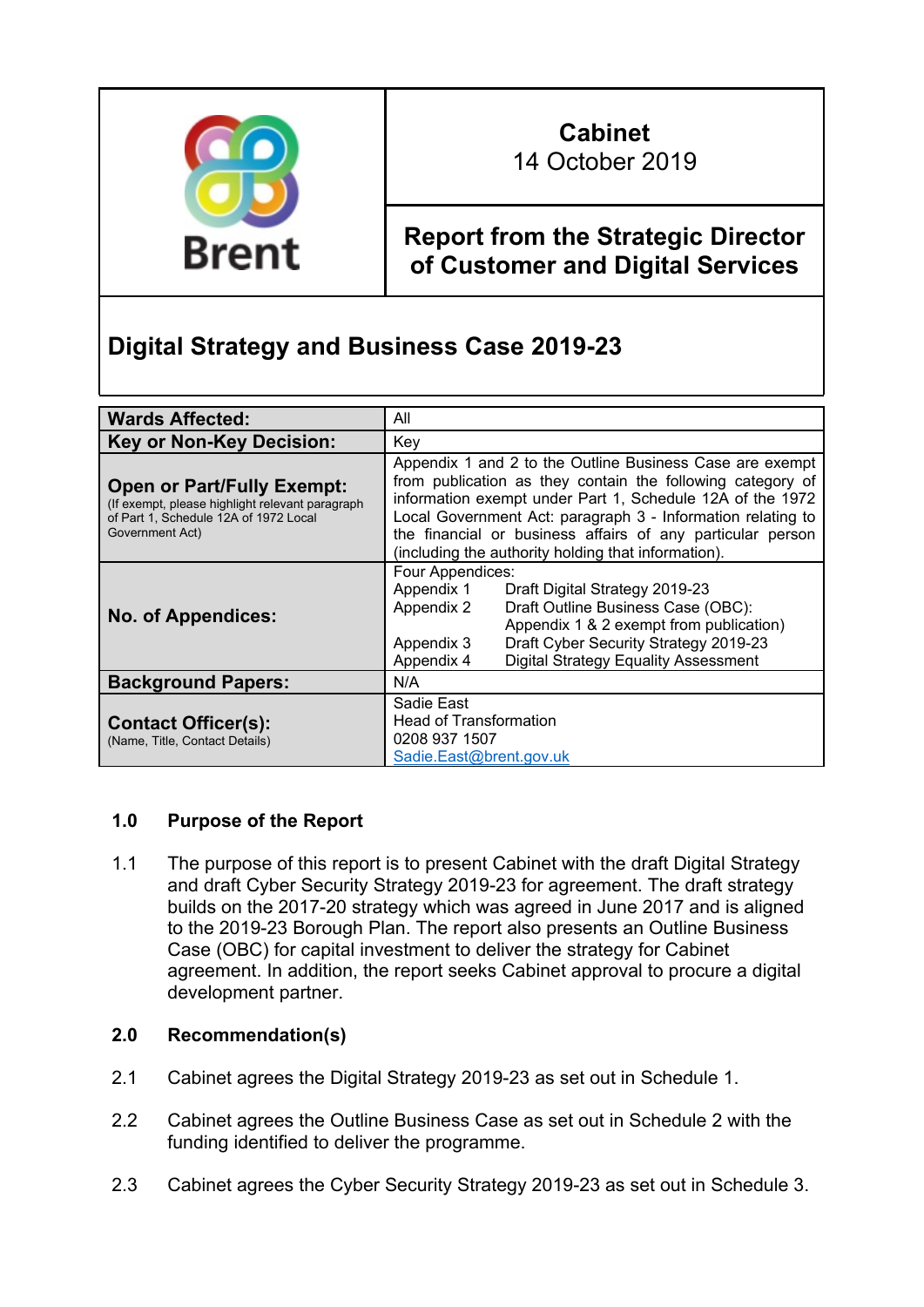- 2.4 Cabinet approves the procurement a contract for a digital development partner to be based on pretender considerations and evaluation criteria presented to Cabinet.
- 2.5 Cabinet delegates to the Strategic Director of Customer and Digital Services, in consultation with the Deputy Leader, authority to award a contract for a digital development partner.

## **3.0 Detail**

## *Background*

- 3.1 In June 2017, Cabinet agreed an investment of £5.6m for a programme of work to deliver Brent's Digital Strategy 2017-20. Since then, the programme has worked to ensure local residents, partners and businesses are able to thrive in the digital future, and play active roles in shaping Brent into a digital borough where technology is used to improve the lives and life chances of everyone.
	- 3.2 The original business case for the 2017-20 programme forecast cumulative saving of £3.7m net of costs after year 5 (2021/22) with payback within three years and an estimated recurring saving of £2.6m after 21/22 (based on both new and enabling savings). The current cumulative savings forecast for the 2017-20 programme is £4m (net of costs) is with an annual recurring saving of £3.2m.
	- 3.3 Key benefits of the programme to date include:
		- Implementation of improved digital systems for Brent Customer Services has supported delivery of £1m savings.
		- Implementation of Dynamics case management system has supported Housing Management Transformation and delivery of £1m savings.
		- Robotic Process Automation (RPA) pilot in Brent Customer Services demonstrated a £32,800 annual saving in overtime costs for implementing housing benefit rent changes. Five other housing benefit processes have also now been successfully automated and analysis shows significant potential savings through further automation of processes.
		- Website improvements have resulted in increased session duration, decreased bounce rate and a 95% reduction in broken links.
		- Over 30 Brent residents have been newly recruited to support Hyperoptic's fibre broadband roll out.
		- The digital skills programme has provided improved digital skills for over 300 residents and 450 Brent young people have benefited from TechMix pilot which increased their digital skills, confidence and employability.
		- Full fibre to the premises broadband coverage is now nearly 20% from a June 17 baseline of 3.7% (based on OFCOM data).
		- Over 3,500 homes and a number of community spaces now have access to a gigabit capable broadband connection.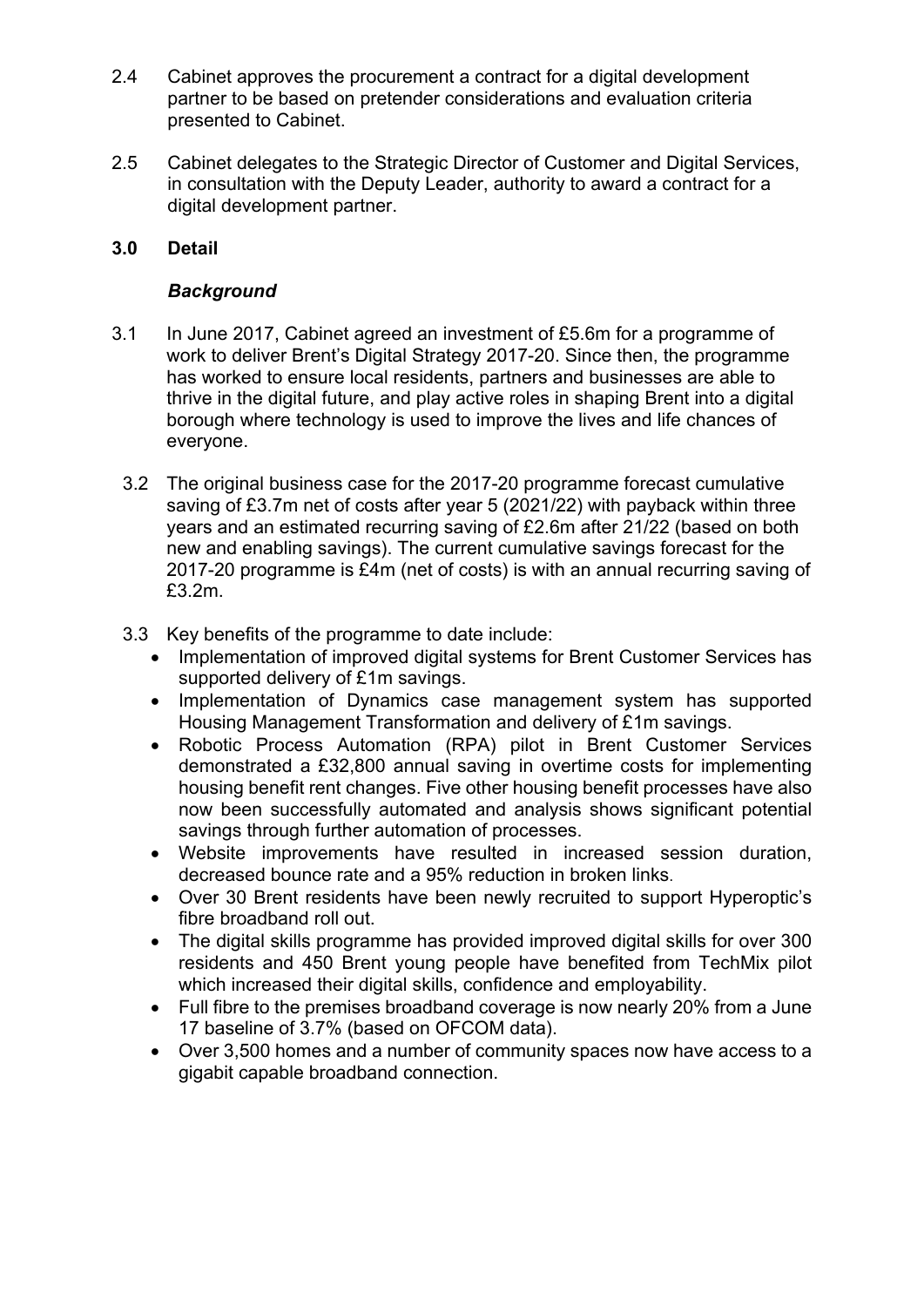- £12K in income has been generated by use of Brent drone through aerial photography, weddings etc.
- A successful prototype has provided professionals with access to data held in different places to give them a more holistic view of the lives of vulnerable young people and work is underway to implement a permanent dashboard. This has potential to reduce costs through earlier intervention.
- Development and launch of the Brent for Business portal has received positive feedback from businesses and is freeing up staff time previously spent dealing with simple queries.
- New platforms have been developed for key corporate initiatives including Borough of Culture, i4B and the Syrian refugee programme. Separate development of these bespoke systems would have resulted in increased cost to the council.
- A successful and effective digital transformation team has been established and work is underway to build an in-house centre of excellence in technologies such as Dynamics, RPA and Artificial Intelligence (AI). This has included the recruitment of three digital apprentices, with more posts planned, training for in house support teams and secondment opportunities enabling staff to gain new skills. In addition, there are income generation possibilities from providing these skills to other councils.

# *The draft Digital Strategy 2019-23 and Outline Business Case*

- **3.4** During the past three years, the pace of technological change has continued to accelerate, presenting countless more challenges and opportunities. In response to this, the digital strategy has been refreshed and extended to cover the period 2019-23, to align with the Borough Plan. The draft Digital Strategy 2019-23 is included at Schedule 1.
- **3.5** The draft strategy sets out how digital transformation can support the delivery of the five borough plan themes: every opportunity to succeed; a future fit for everyone, an economy fit for all; a cleaner, more considerate Brent; a borough where we can all feel safe, secure, happy and healthy; and strong foundations. In particular, the strategy sets out how new technology can contribute to delivering outcomes of enabling residents to get online; making every pound count and meeting local needs, which are key elements of the strong foundations theme.
- **3.6** Delivery of this strategy requires ongoing investment in new technology and the capacity and capability to implement and support it, building on and leveraging the benefits from the strong foundations put in place by the 2017- 20 digital programme to harness the opportunities provided by technology to deliver the vision set out in the 2019-23 Borough Plan. The OBC, attached at Schedule 2, sets out the potential costs and savings for the proposed programme alongside priority projects and technology investments.
- 3.7 Key benefits which will be delivered by the proposed programme include:
- 3.8 Benefits for residents:
	- **Improved customer experience** in engaging with Council services, for example: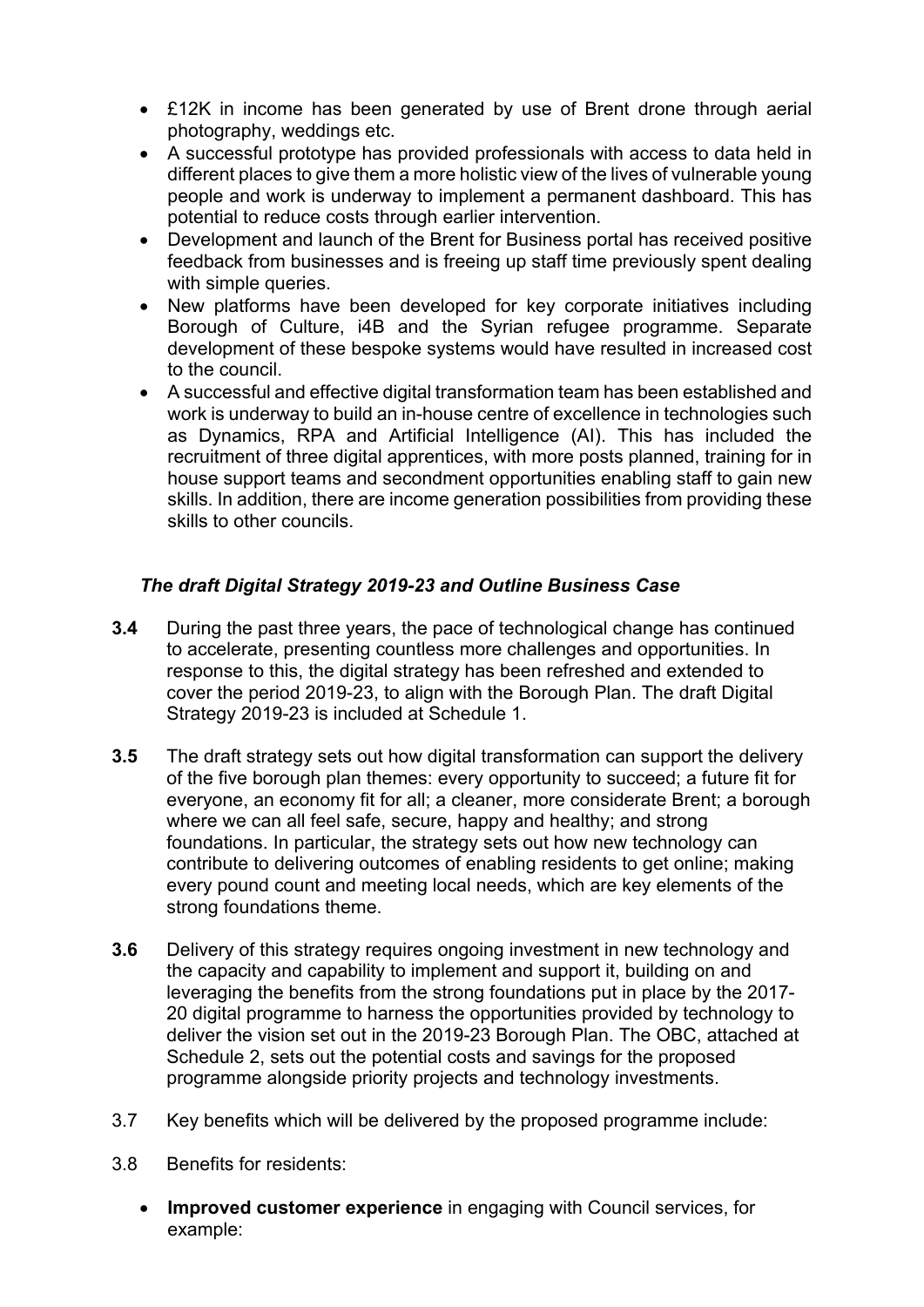- o Residents will be able to access more services online, transactions will be easier and residents will be able to access services via smart phones and tablets
- o Residents will be able to pay for more services online
- o Residents will be able to track the progress of their cases and transactions
- o A more secure, single portal will enable residents to effectively transact with a wider range of council services in one place
- **Access to faster, more robust connectivity** with greater capacity to meet future demand, for example:
	- o Full fibre roll outs will create fibre spines enabling residents to access faster, more robust and futureproof broadband
	- o Roll out of 5G connectivity will enable wider use of Smart Home technology and provide a platform for innovation
- Technology will enable **an improved quality of life** for some residents, including:
	- $\circ$  Internet of Things devices will allow residents to live more independently for longer
	- o Implementation of Smart city devices will enable better management of challenges including air quality and traffic congestion across the borough
	- o Roll out of full fibre network will support the CCTV network in Park Royal and will address community safety concerns
- Access to support for improved **digital skills** enhancing employment and growth in the borough:
	- o More children and young people will be able to access coding clubs through libraries
	- o Over 1,700 places will be available for residents on Brent Start digital skills courses in the borough.
- 3.8 Benefits for the Council:
	- **More efficient ways of working**, enabled by digital developments, including:
		- o RPA will automate mundane processes, reduce rekeying and manual interventions
		- o Investment in Electronic Document Management (EDM) and Dynamics Customer Relationship Management systems will reduce processing times (e.g. through enabling a single view of the customer)
		- o Pilots such as AI machine learning and Power Apps will facilitate service redesign and enable more efficiency
		- o New systems such as HR Talent will make it easier for managers and staff to self-serve underpinning improved performance management and recruitment processes
	- Using information more effectively to benefit residents, **making every pound count**: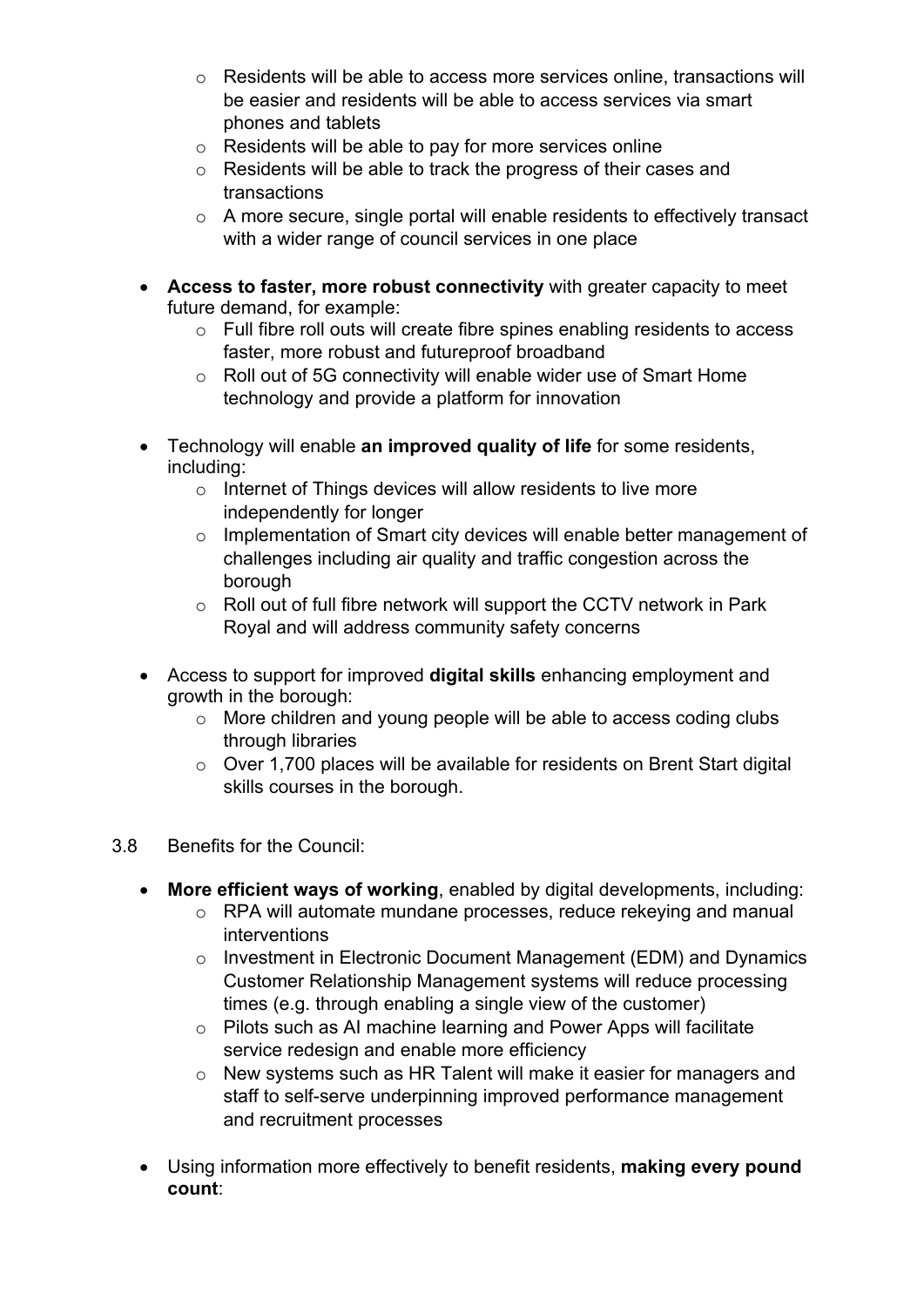- o Improvement of performance information and data analysis (e.g. through Dynamics and Power Apps) to enable deeper understanding and support planning and service improvements
- o Data Lake implementation will support predictive analytics supporting early intervention reducing demand on frontline practitioners. Data can also facilitate quicker and better decision making based on live analytical information
- $\circ$  Increased ability to analyse communication with customers through chatbots improving understanding of issues and challenges impacting on residents
- Generation of **financial benefits** for the Council through:
	- o Income generation through commercial developments (e.g. sale of expertise and digital developments to other Councils, use of assets for 5G infrastructure)
	- o Savings through rationalisation of systems, reducing licensing and support costs
	- o Improving online payment functionality will improve income collection and reduce debt
	- o Potential for financial savings to be realised as a result of efficiencies in processing and ways of working
	- o New technology will enable delivery of key initiatives and related savings including the new Customer Access model; Family Hubs; increased use of Adult Social Care assistive technology and the alignment of contracts for environmental services in 2023.
- 3.9 Costs and savings set out in the OBC have been derived from internal consultation with service areas, external technology cost information from third parties and drawing on benchmarks and indicators of costs and savings from other London boroughs undertaking similar programmes.
- 3.10 Work on the programme to date has demonstrated that the appetite for digital transformation in the council is high. The programme has a pipeline of potential projects across a wide range of departments and service areas which have been built into the OBC. The OBC also recognises and reflects the need for capacity needed to drive and support this level of change.
- 3.11 The Digital Strategy and OBC are aligned with core strategic priorities including:
	- o The implementation of the new Customer Access Model
	- $\circ$  The implementation and embedding of locality working, including increased partnership working
	- o The roll out of Community and Family Hubs
	- o Developing a single view of the child to support decision making in **CYP**
	- o The requirement to provide more effective back office systems to drive more effective workforce management and development
	- o The alignment of environmental contracts in 2023
	- o The need to identify further savings for 2021-22 and 2022-23.
- 3.12 Implementation of the previous strategy focused on testing, piloting and putting in place the building blocks for a solid foundation to enable future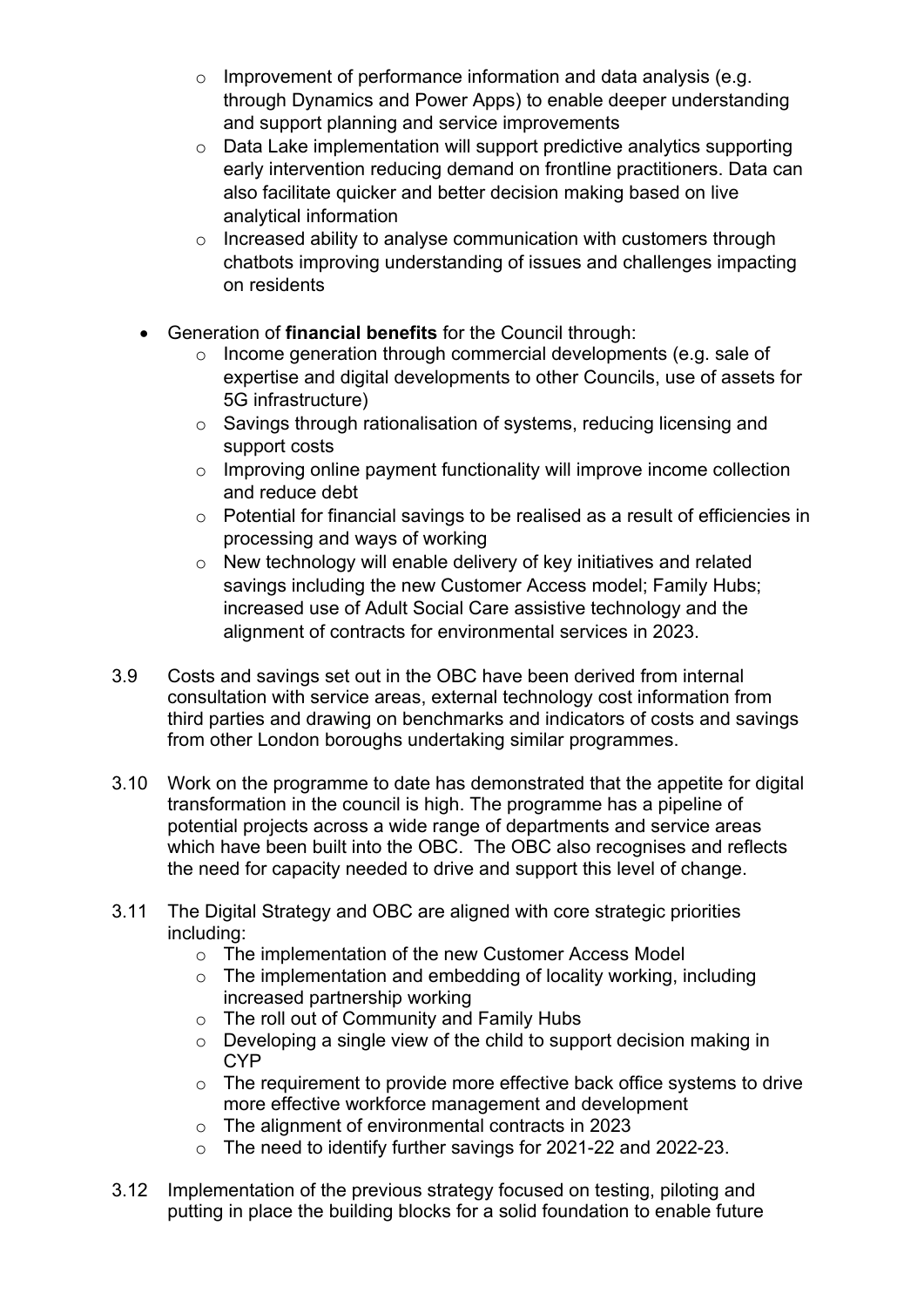digital transformation. The programme of activities, outlined as part of the updated Digital Strategy, is focused on realising and building on this initial investment. The overall investment required is estimated at £12.5m over the programme period (assuming a programme that runs from April 2020 through to September 2023). Some investment may be drawn on in the latter part of 2019-20 to ensure momentum is maintained on current work. Based on work carried out on the OBC to date, total cumulative savings are forecast at £16.6m, after Year 5 with payback within 4 years and an estimated recurring annual saving of £4.1m after year 4 (based upon new, enabling and efficiency savings).

### *Programme delivery*

3.13 The OBC sets out a proposed programme of work to implement the digital strategy and the investment required in order to deliver this. The programme is organised into a number of themes:

### **Building Blocks**

Working collaboratively to create the best possible solutions and continue to grow our in-house capacity and capability to develop and deliver these solutions. Ensuring that we have an efficient and secure technical architecture to support our digital ambitions.

#### **Access**

Giving residents quick and easy access to the information they need by continuing to transform the way services can be accessed. Using innovative technology to support customers as they interact with us and providing assistance for residents with more complex needs.

#### **Skills**

Working to ensure the right information, services and conditions are in place for all stakeholders to confidently interact with the digital council and thrive in the digital place.

#### **Digital Place**

Improving the borough's digital infrastructure so it is a destination for investment and is well placed to meet the challenges of the emerging digital economy.

#### **Data and Smart devices**

Extending our data capture and analytics capability to create richer data, a single view of the customer and services and the ability to drive decisionmaking. Enabling early service intervention to reduce demand and long terms costs on the council and partners.

#### **MS Dynamics**

This theme includes bringing further services on to our MS Dynamics Customer Relationship Management System (CRM) and extending the use of our Electronic Document Management solution (EDM). Channels, applications and workflows will be integrated to enable seamless end-to-end transactions and maximise first touch capability. This means that we are able put the citizen at the centre of service delivery giving staff a single view of the customer, allowing them to access the information needed to resolve issues far more quickly. Crucially, we are using this technology to widen and improve our self-service offer. This will allow customers to interact with us at how and when it suits them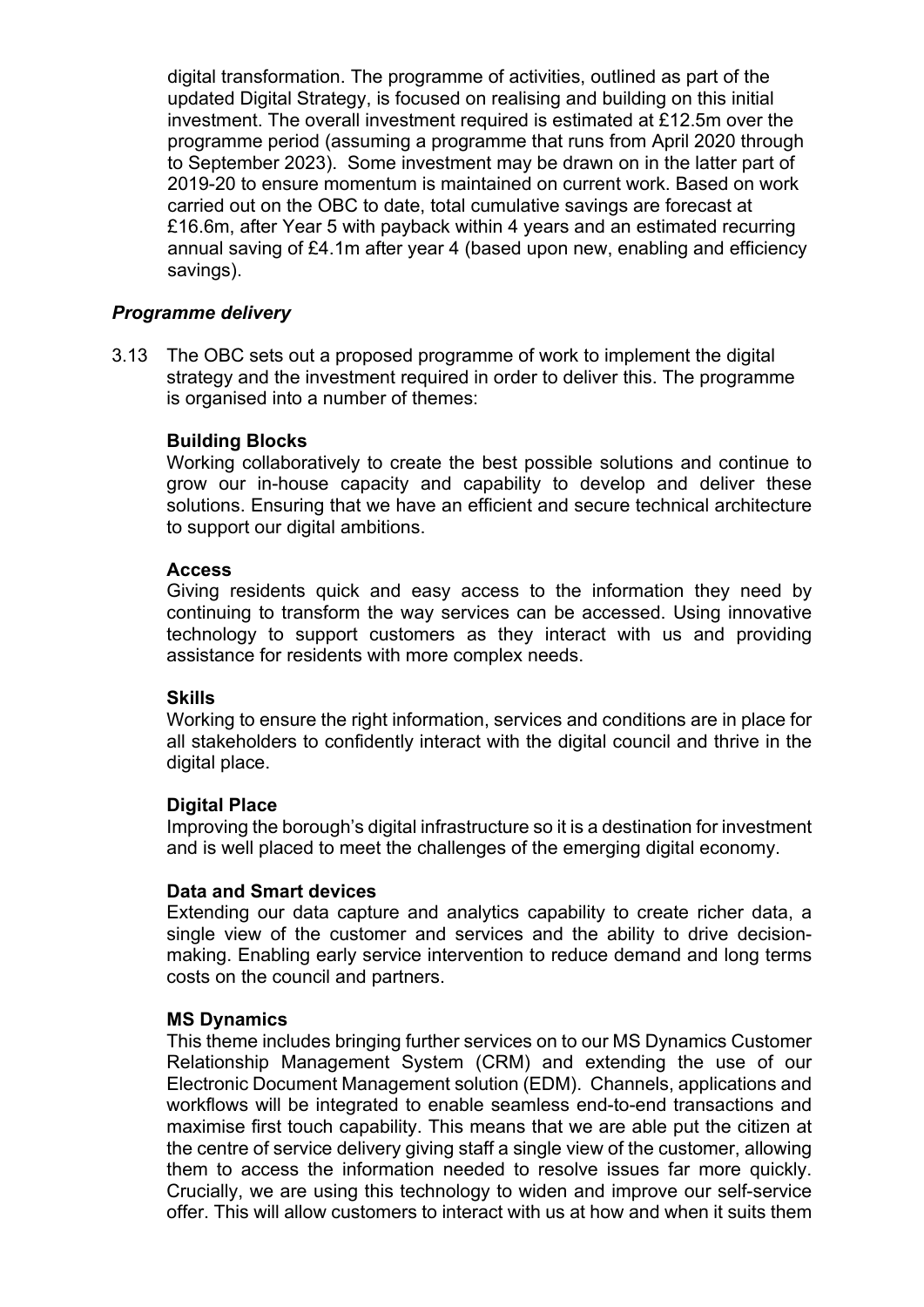and to easily track progress. This also allows us to rationalise the number of individual applications the council has in place which will drive savings in licensing and support costs.

## **Robotics**

Using robotics to increase staff capacity, enabling them to deal with meaningful and complex interactions making better use of the talent and skills within our workforce. This includes Robotic Process Automation to carry out routine tasks quickly and accurately so they are completed on time, eliminating risk of errors, improving quality resulting in increased customer satisfaction. Using chatbots to assist customers to not only provide a speedy response, but to allow customers to interact with the Council across a range of platforms, including social media. It also means understanding how Artificial Intelligence (AI) can be used get customers faster and more consistent decisions, allowing them to carry out complete transactions where and when they choose.

3.14 The table below sets out the work which the programme has delivered to date, work which is in progress during the final year of the current programme and planned work to be delivered with additional investment.



## *Governance*

3.15 Delivery of the programme will be undertaken by the Customer and Digital Board which is chaired by the Strategic Director of Customer and Digital Services and made up of senior representatives from all council departments. The Board will report regularly to the Council Management Team and on to the Policy Coordination Group. In addition, the programme budget and financial benefits will be monitored by the Corporate Landlord Board which reports to the Capital Programme Board.

## *Appraisal*

3.16 An assessment of costs and savings has been undertaken for this outline business case based upon the following: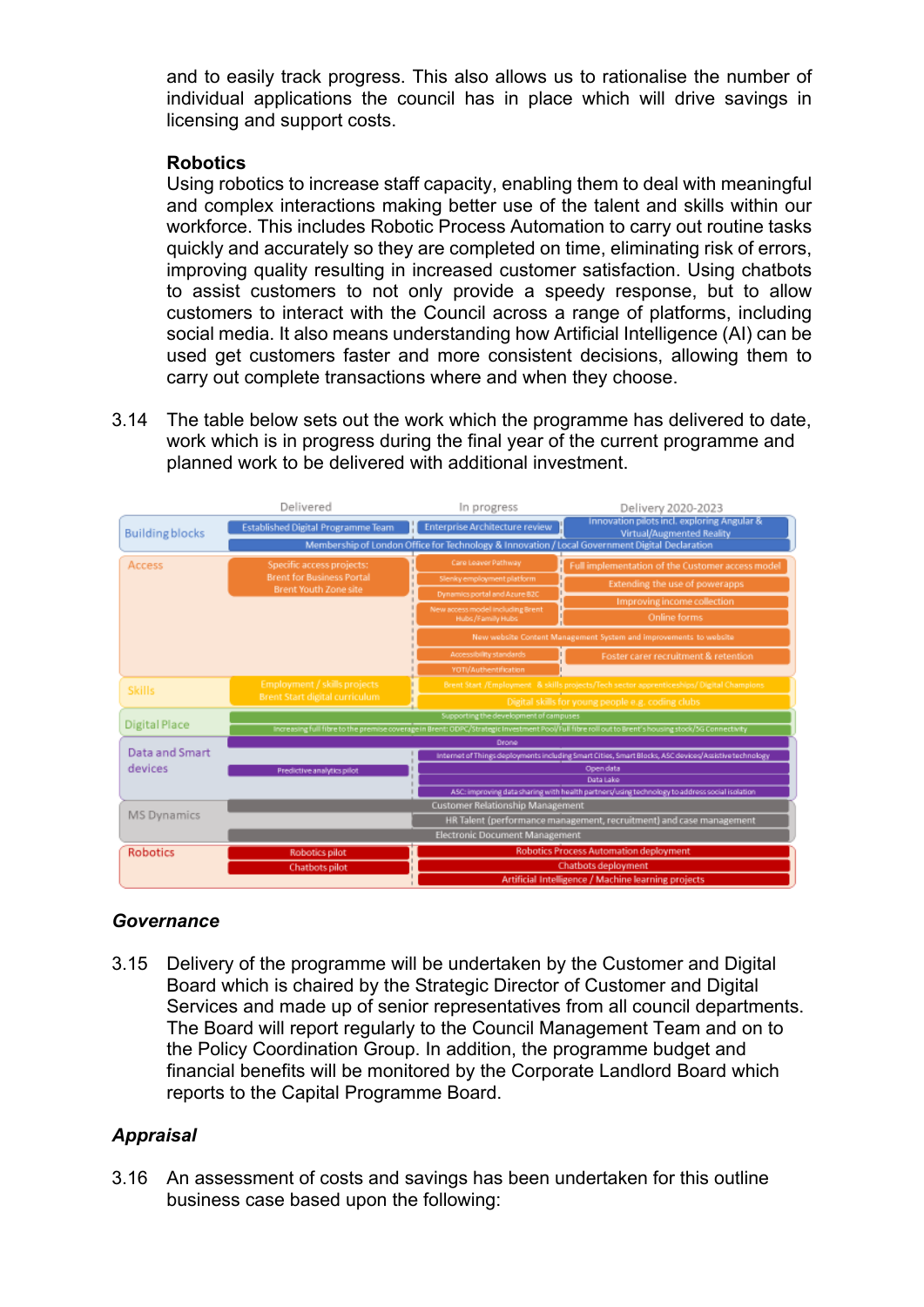- Cost of the programme and the proposed digital services resources the programme is assumed to be temporary to end September 2023. Costs for programme support and technical resource to implement the programme are included in the OBC with a focus on building in house capability to support and further drive the digital agenda. The change resources have been kept to a minimum within the OBC with this support continuing to be provided by the Transformation Team in Customer and Digital Services. The transfer of the Web team and Business Intelligence teams to this service area will also strengthen resource for delivery.
- Cost of technology enablement such as licence and support, integration, technology implementation support and data analytics/data security tools.
- Savings and income based upon the assumptions for headcount, third party savings, new revenue streams and cost avoidance/demand management.
- 3.17 Projects included in the programme fall into two categories:
	- Projects that enable and contribute towards existing savings targets for 2019-21, and therefore help give greater confidence in securing savings by having a clearly defined and supported project
	- Projects that potentially deliver new savings over the forecast period

| Digital programme cost benefit analysis                              |       |                          |       |                |       |                |       |       |       |                   |              |      |
|----------------------------------------------------------------------|-------|--------------------------|-------|----------------|-------|----------------|-------|-------|-------|-------------------|--------------|------|
| Investment                                                           | 20/21 |                          | 21/22 |                | 22/23 |                | 23/24 |       | 24/25 |                   | <b>Total</b> |      |
| Access                                                               | £     | 0.3                      | £     | 0.2            | £     | 0.1            | £     |       | £     |                   | £            | 0.6  |
| Digital skills and place                                             | £     | 0.1                      | £     | $\blacksquare$ | £     | $\overline{a}$ | £     | ä,    | £     |                   | £            | 0.1  |
| Data and smart devices                                               | £     | 1.0                      | £     | 0.8            | £     | 0.5            | £     | 0.1   | £     | L,                | £            | 2.4  |
| Dynamics                                                             | £     | 1.1                      | £     | 1.0            | £     | 1.0            | £     | 0.3   | £     | $\qquad \qquad -$ | £            | 3.4  |
| Robotics                                                             | £     | 0.6                      | £     | 0.6            | £     | 0.1            | £     | 0.1   | £     | $\qquad \qquad -$ | £            | 1.4  |
| <b>Building blocks</b>                                               | £     | 0.7                      | £     | 0.7            | £     | 0.6            | £     | 0.2   | £     | $\blacksquare$    | £            | 2.2  |
| Licensing                                                            | £     | 0.7                      | £     | 0.7            | £     | 0.7            | £     | 0.3   | £     | $\blacksquare$    | £            | 2.4  |
| <b>TOTAL COSTS</b>                                                   | £     | 4.5                      | £     | 4.0            | £     | 3.0            | £     | 1.0   | £     | ×                 | £            | 12.5 |
| Savings/Income                                                       |       | 20/21                    |       | 21/22          |       | 22/23          |       | 23/24 |       | 24/25             | <b>Total</b> |      |
| Savings (Enabling) Implementation of<br><b>Customer Access Model</b> | £     | 0.4                      | £     | 0.4            | £     | 0.4            | £     | 0.4   | £     | 0.4               | £            | 2.1  |
| Savings (New) Licensing, etc                                         | £     | 0.4                      | £     | 0.6            | £     | 0.8            | £     | 0.8   | £     | 0.8               | £            | 3.4  |
| Savings (New) CDS                                                    | £     | ä,                       | £     | 0.4            | £     | 0.9            | £     | 0.9   | £     | 0.9               | £            | 3.1  |
| Savings (New) ACE                                                    | £     | $\overline{\phantom{0}}$ | £     | 0.1            | £     | 0.3            | £     | 0.3   | £     | 0.3               | £            | 1.0  |
| Savings (New) Online forms                                           | £     | 0.3                      | £     | 0.3            | £     | 0.3            | £     | 0.3   | £     | 0.3               | £            | 1.5  |
| Savings (New)<br>Robotics Process Automation                         | £     | 0.1                      | £     | 0.3            | £     | 0.4            | £     | 0.7   | £     | 0.7               | £            | 2.2  |
| Savings (New) Income via increased debt<br>recovery through RPA      | £     | 0.4                      | £     | 0.4            | £     | 0.4            | £     | 0.4   | £     | 0.4               | £            | 2.0  |
| Income (New) via commercial opportunities                            | £     | 0.1                      | £     | 0.3            | £     | 0.3            | £     | 0.3   | £     | 0.3               | £            | 1.3  |
| <b>TOTAL CUMULATIVE SAVINGS/INCOME</b>                               | £     | 1.7                      | £     | 2.8            | £     | 3.8            | £     | 4.1   | £     | 4.1               | £            | 16.6 |
| <b>Annual Profile</b>                                                | £     | $(2.7)$ £                |       | $(1.2)$ £      |       | 0.8            | £     | 3.1   | £     | 4.1               | £            | 4.2  |

3.18 The table below summarises the cost benefit analysis across the above areas over the programme period.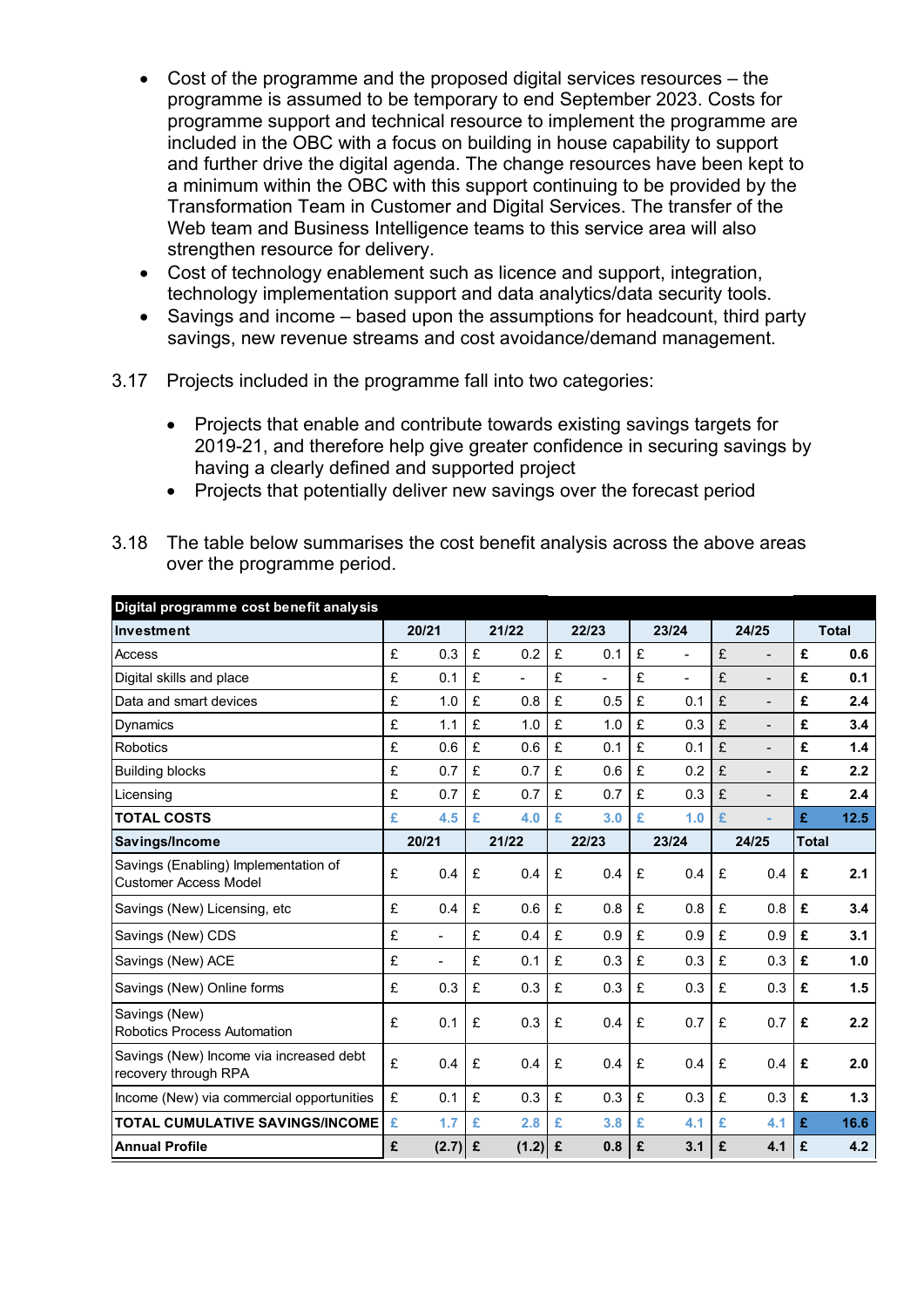- 3.19 In addition to the savings identified, a number of projects which are still in the pilot or development stage, or which will be piloted as part of the new programme, have the potential to deliver financial benefits. These include improved income collection, ASC assistive technology and use of data analytics to support management of demand.
- 3.20 Work with services will continue to be undertaken to identify how the programme can support the delivery of new savings targets. New projects will be added to the programme as they are defined with new savings feeding into the medium term financial planning process.
	- 3.21 The OBC was considered by the Capital Investment Panel on 29 August 2019. Comments from the Panel have been incorporated into the OBC.

# *Cyber security strategy 2019-23*

3.22 The world is seeing continued threats to cyber security by means of phishing, malware, ransomware and other devious malpractice. To support our digital transformation and ensure while providing digital services to businesses and the public they are as safe, secure and reliable as possible, we have developed a Cyber Security Strategy 2019-23. Cyber security is the practice of ensuring the confidentiality, integrity and availability (CIA) of information and the draft strategy, attached at Schedule 4, sets out the council's plans to implement the Information and Cyber Security Standard to protect the information held by Brent Council on behalf of the people it represents and in the national interest.

## *Procurement of technology partner*

- 3.21 At the start of the 2017-20 programme, Infosys was successful in winning a tender to provide development support for the implementation of Microsoft Dynamics 365 CRM, a core building block of the programme. This contract was extended to include additional support as development extended to other technologies.
- 3.22 At this stage of the programme, it has been identified that it would be more cost effective and beneficial to delivery to procure a development partner to support the programme as it evolves.
- 3.23 It is therefore proposed that a single contract for a development partner will be competitively tendered through an established national framework. This contract will have the flexibility to be able to deliver any or all of the technology implementation that supports the programme, whilst allowing the Council the option to use other procurement routes and suppliers when appropriate, in order to deliver the best value for money.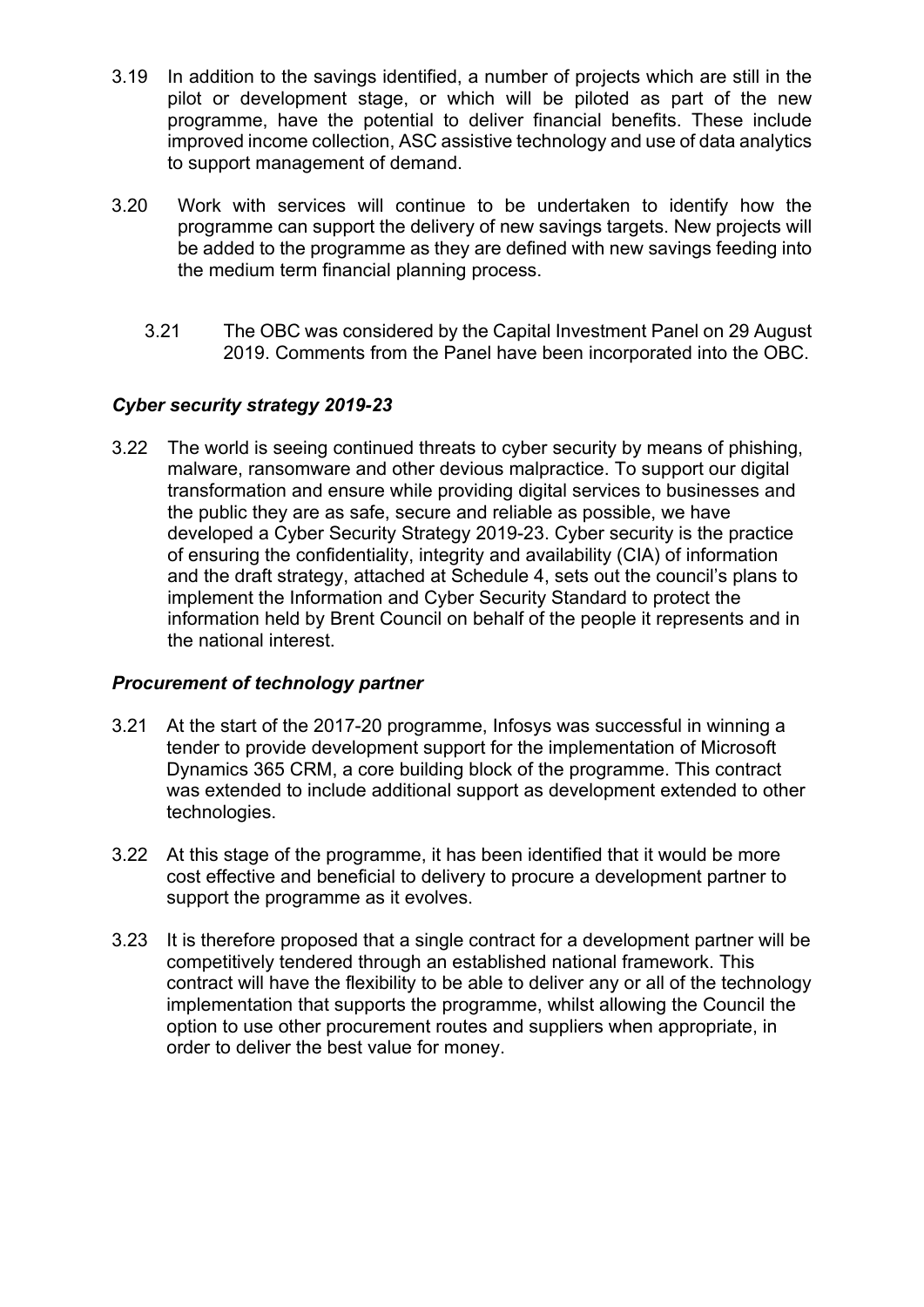# **4.0 Financial Implications**

- 4.1 In February 2019, the Council agreed its budget for 2019-20 and 2020-21. This budget included agreed savings of £9.5m in 2019/20 with further savings identified in 2020/21. In addition, a budget gap is expected in the subsequent two financial years and therefore further savings will need to be identified in order the balance the Council's budget. This OBC includes a programme of activities that will enable these savings based on the use of new technology to drive more efficient and effective working., In particular this work is required to deliver savings agreed for Brent Customer Services of £0.4m annually.
- 4.2 Investment in this digital programme also provides the tools and support for other departments to make similar savings in 2021-22 and 2022-23, and work will take place with departments in the current year to identify further savings. These new savings include the following recurring savings:
	- Licensing savings from rationalising systems and replacing with Dynamics and EDM to reduce licensing costs (3.4m)
	- Delivery of savings in Customer and Digital Services and the Assistant Chief Executive's departments by using technology to support realignment of services (£3.1m and £1m)
	- Efficiencies through improving online forms and integrating into back office systems, removing unnecessary data entry and contact demand (£1.5m)
	- Efficiencies generated from implementation of Robotic Process Automation (RPA) to replace manual processing (£2.2m)
		- Increase in debt recovery via RPA, based on pilot findings  $(E2m)$
		- Income generation through selling support and development expertise (£1.3m)
- 4.3 The overall investment required is estimated at £12.5m over the programme period and will be funded from the capital programme. Based on work carried out on the OBC to date, cumulative savings of £16.6m are forecast, which are a combination of new savings and enabling existing savings. This is set out further in section 3.18.

# **5.0 Legal Implications**

- 5.1 A range of contracts for systems and support will be required to deliver the Digital Strategy and Business Case. Where such contracts have an estimated value over the term of the contract in excess of £2M, Cabinet approval to tender and award will be required.
- 5.2 Officers are proposing to procure a contract for a development partner. The estimated value of the proposed call off Contract for the development partner is higher than the EU threshold for Services and the award of the contract is therefore governed by the Public Procurement Regulations 2015 (the "Procurement Regulations"). The procurement is subject to the Council's own Standing Orders in respect of High Value contracts and Financial Regulations.
- 5.3 The intention is to use an appropriate framework to procure the contract for a development partner. The Procurement Regulations allow the use of framework agreements and prescribe rules and controls for their procurement. Contracts may then be called off under such framework agreements without the need for them to be separately advertised and procured through a full EU process. Call offs under the framework need to be carried out in accordance